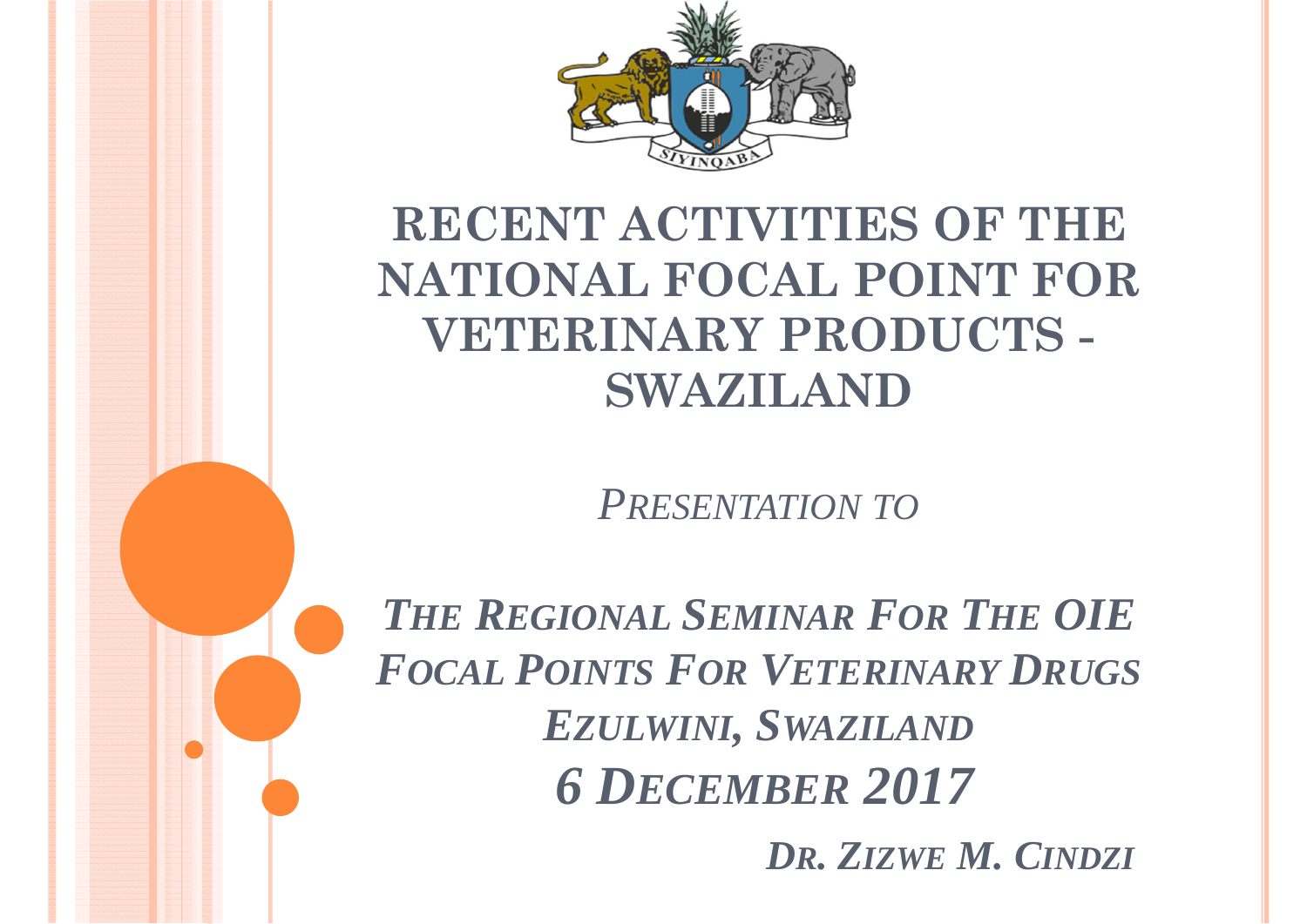



#### PRESENTATION OUTLINE

**o** Overview of Swaziland

- Livestock Sector and the Department of Veterinary and Livestock Services
- Regulation of Veterinary Medicinal Products and Human Pharmaceutical Products in Swaziland
- Activities of the National Focal Point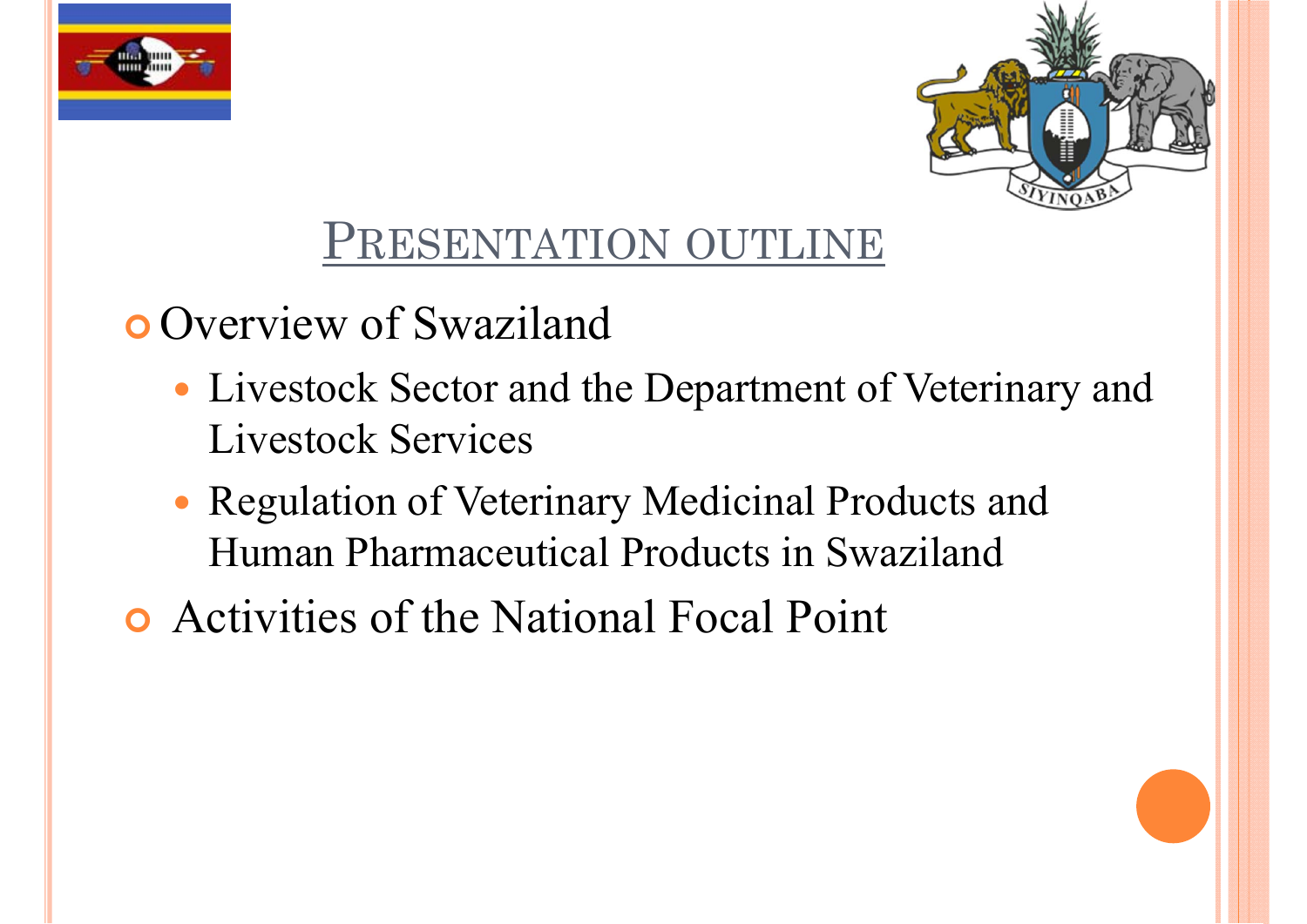



SWAZILAND



SWAZILAND

tional boundary National canital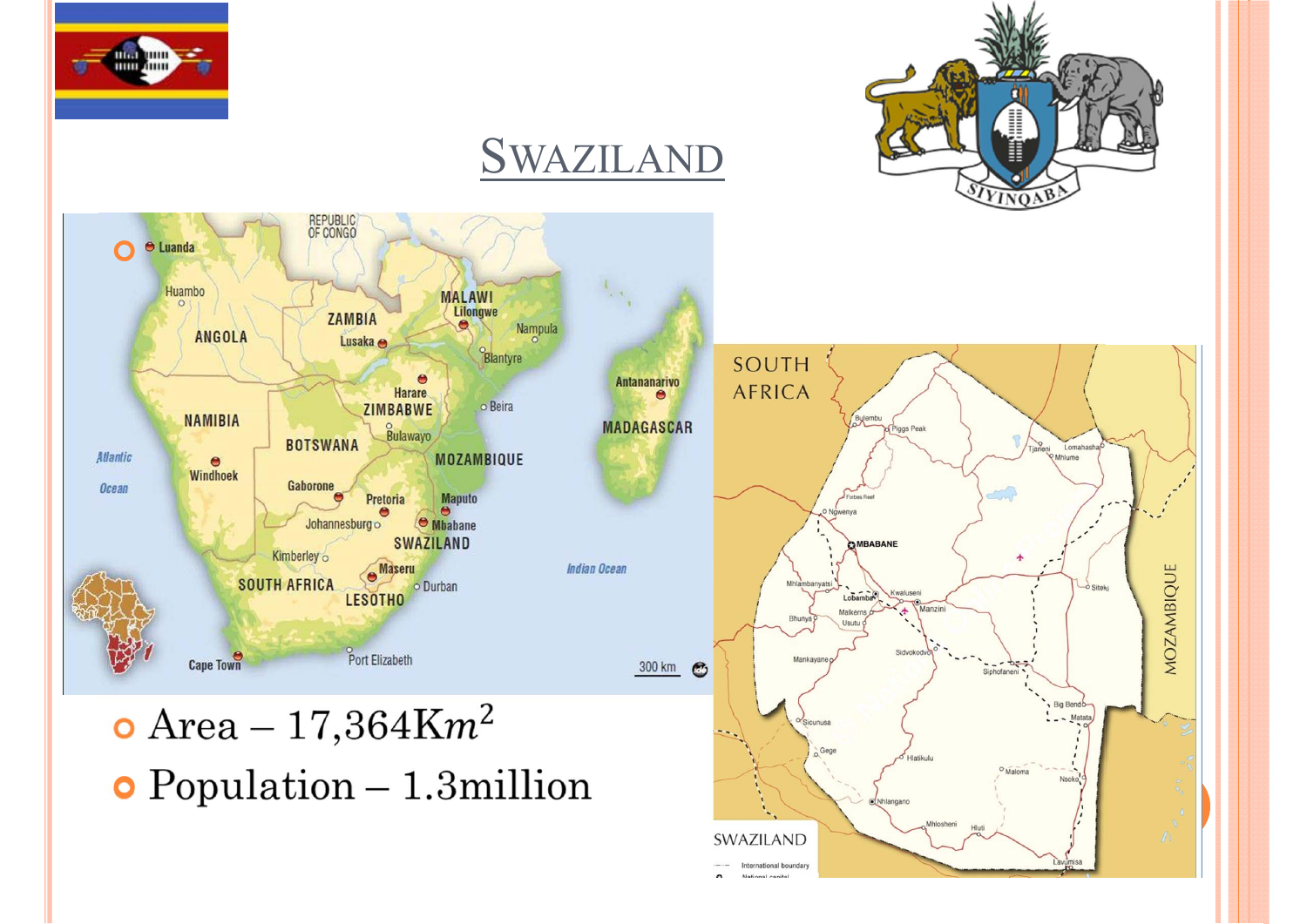

#### LIVESTOCK SECTOR



- The Department of Veterinary and Livestock Services (DVLS) has principal function in preservation of the territorial and inter-territorial integrity with respect to animal disease invasion and spread
- $\bullet$  The livestock production systems include, mainly;
	- Ruminants Including mainly cattle (about 650 000) and goats (about 400 000) and to a lesser extent sheep
		- Beef is the main export commodity in regional SADC markets and other international markets like the EU
	- Poultry includes indigenous production and commercial broiler and egg production. The commercial broiler and egg production is very intensive
	- Porcine mainly intensive but small to medium scale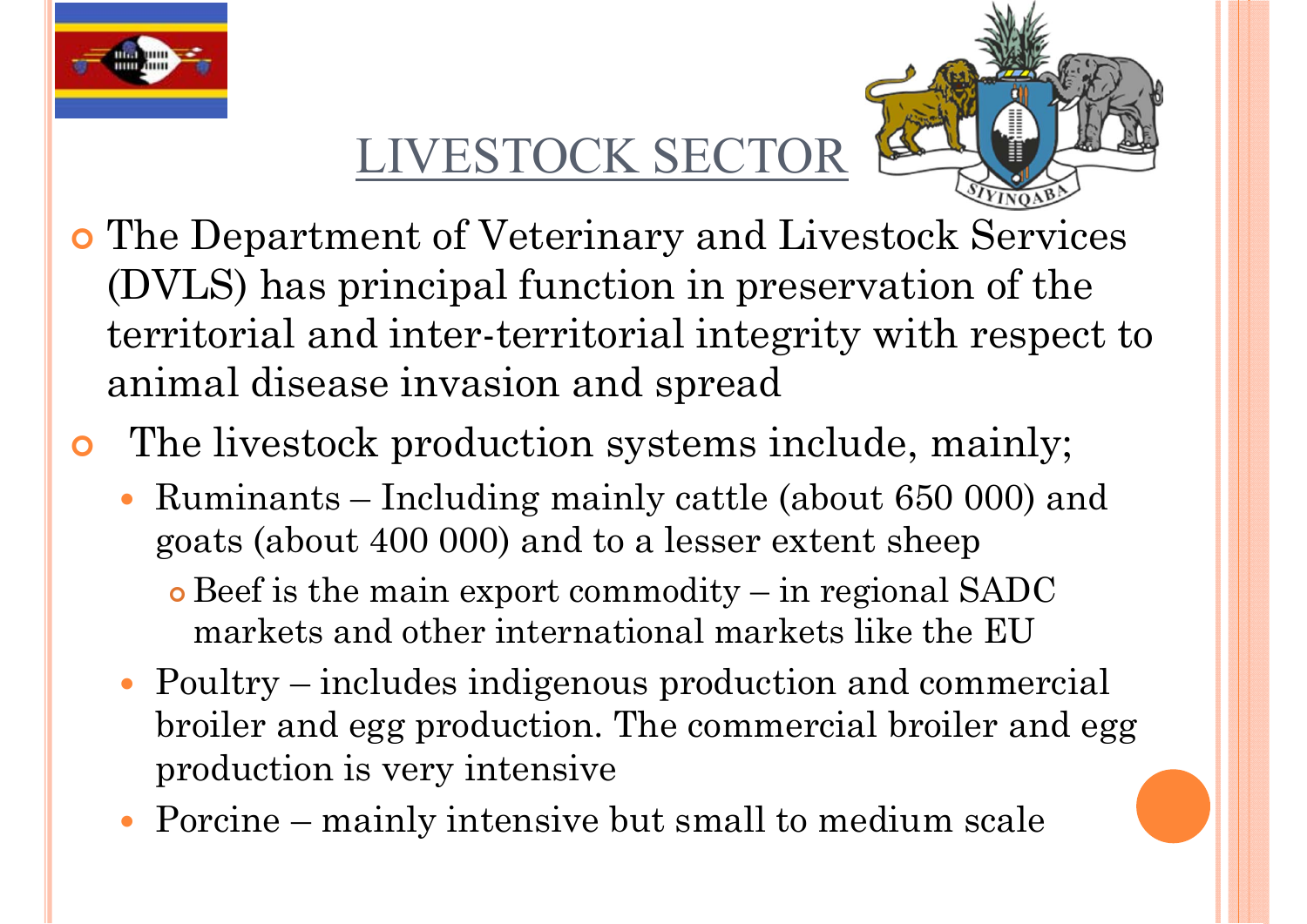

#### REGULATION OF PHARMACEUTICALS



- **o** Regulation of Human Medicines
	- $\bullet$  Ministry of Health
		- Medicines and Related Substances Control Act 9/2016 repealing Opium and Habit Forming Drugs Act, 1922
- **o** Regulation of Veterinary Drugs and Medicinal Products
	- $\bullet$  Department of Veterinary and Livestock Services (DVLS), Ministry of Agriculture
		- Animal Disease Act 7/1965, as Amended
- All Products are Imported, with no manufacturing in the country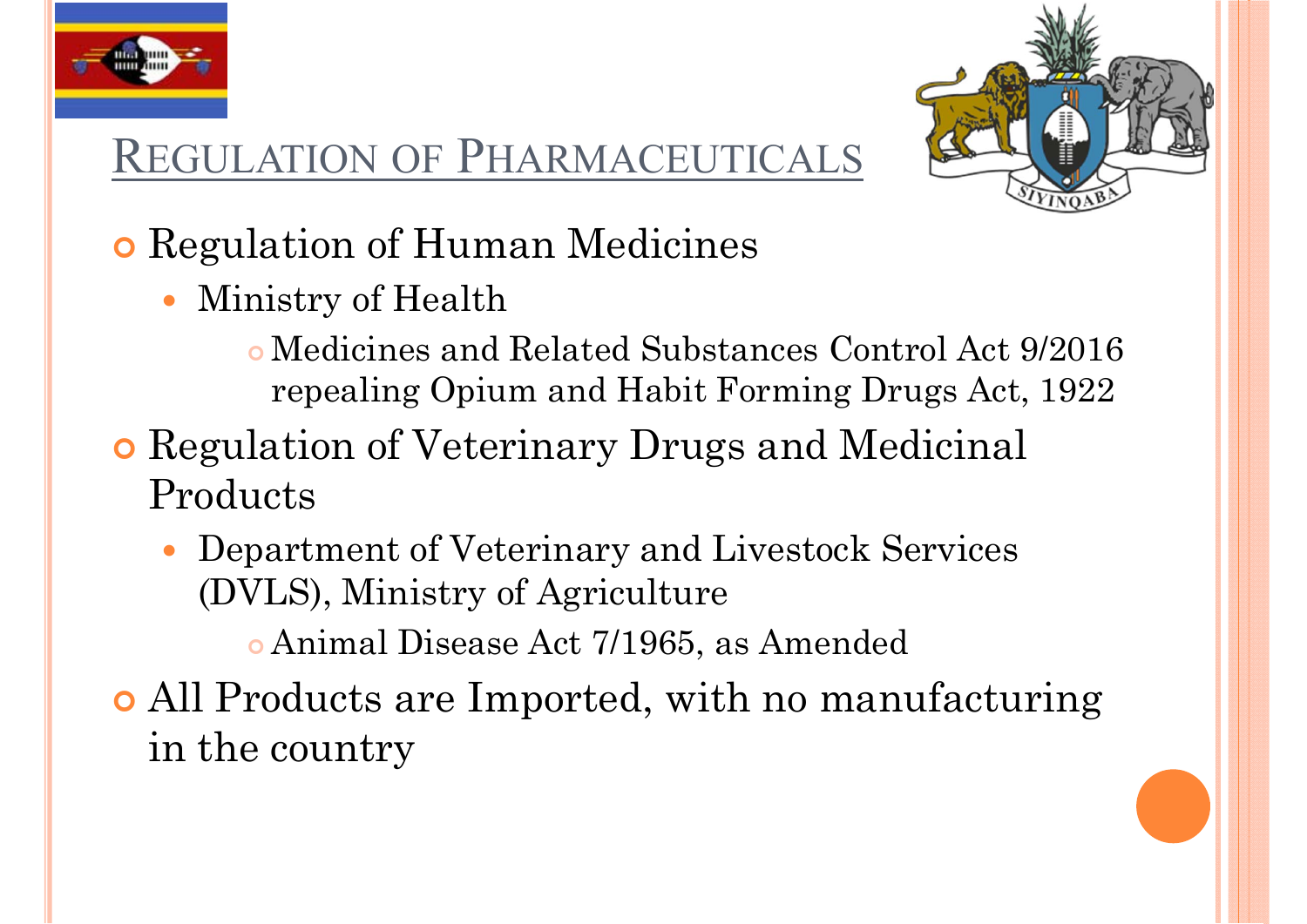

#### **REGULATION OF VMPS**



- Animal Disease Act 7/1965, as Amended
	- Regulation and Control of Veterinary Drugs and Medicinal Substances Regulations No. 1, 2012
		- o The Regulations specify:
			- The criteria and/or source of products that can be imported
			- The categorization/classification and listing of VMPs for authorization of usage and regulation of distribution
			- The criteria for authorization of retailers and the products allowed for sale/distribution
		- The Regulations also empower the DVLS to conduct Retailer Inspections, and impose sanctions as necessary
	- All VMP imports are regulated through a strict paper-based import permit control system regulated by the DVLS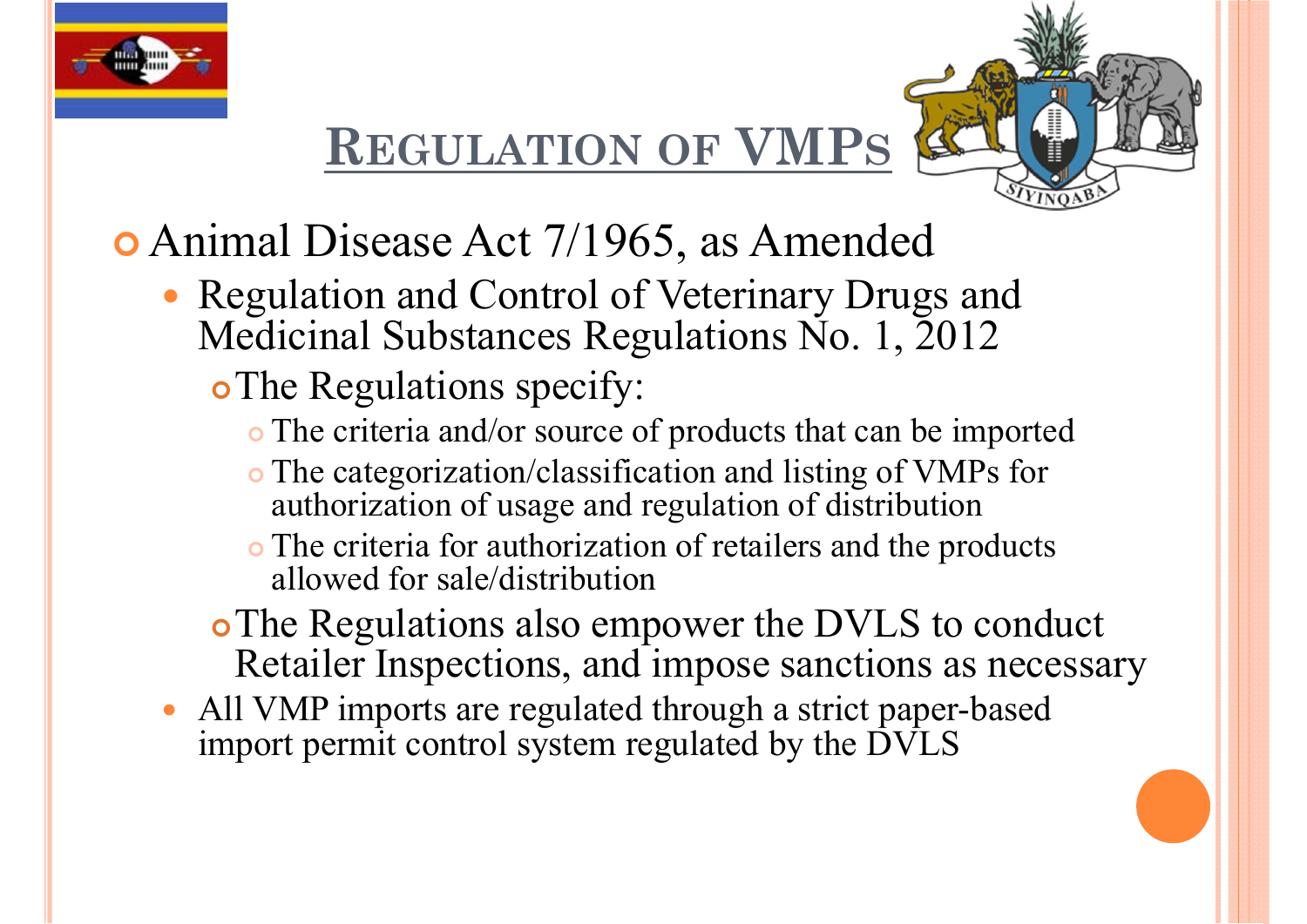



#### Appointed in 2008

- In 2010, assisted the CVO (Director) with the drafting of Regulations and Control of Veterinary Drugs and Medicinal Substances, which got Cabinet approval & gazetting in 2012
- Serves as the National Contact Person for implementation of the Regulations - Ongoing
	- $\bullet$  Coordinates submission for requests of new product authorisation and listing thereof
	- Coordinates approval of New Retailer Requests for authorisation by DVLS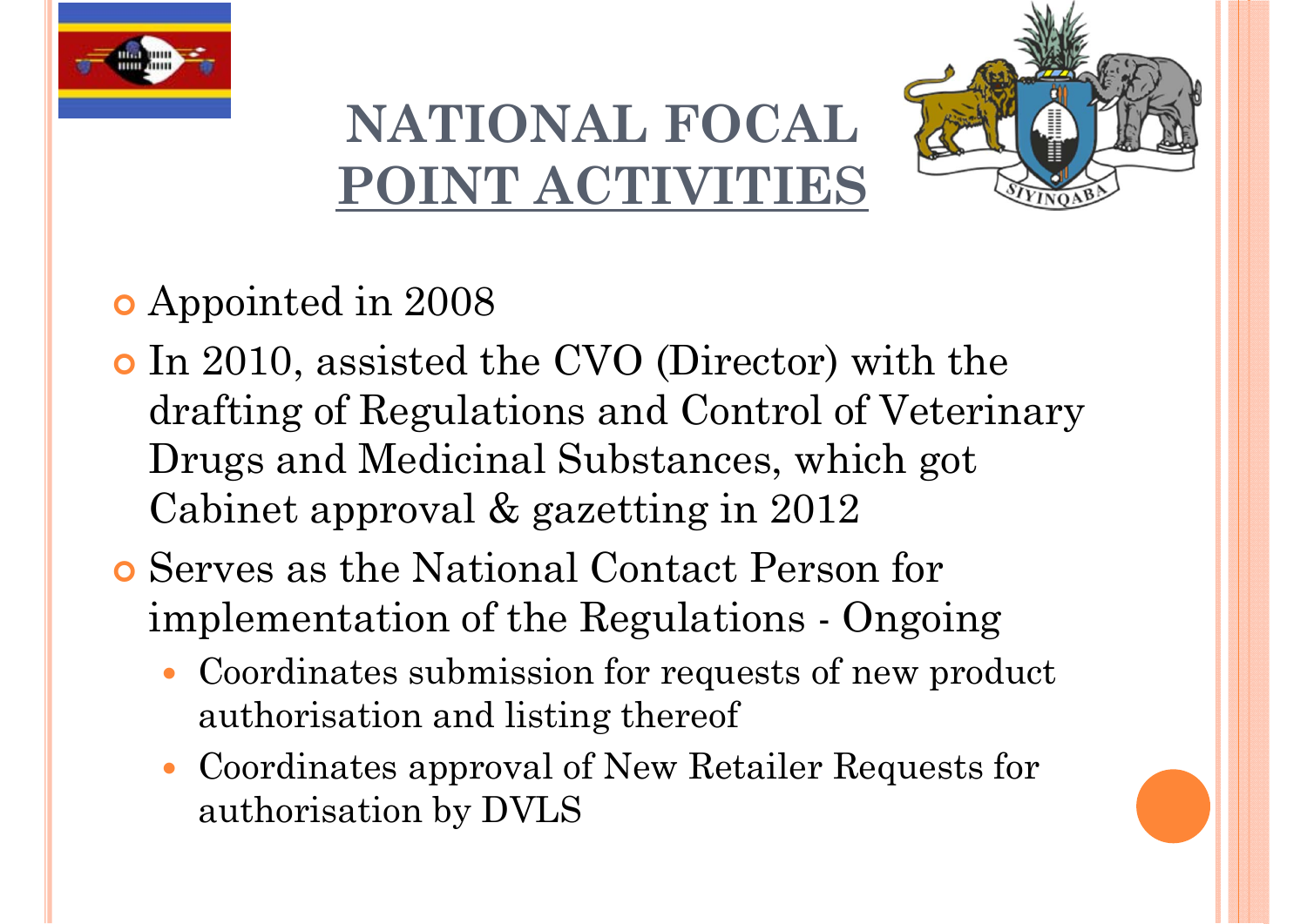



- Serves as the National Contact Person for implementation of the Regulations - Ongoing
	- Coordinates the listing of authorised VMPs and production of updated versions of the "Compendium of Registered Veterinary Drugs and Medicinal Substances" in accordance with the Regulations
	- Issuing of Import Permits for VMPs
- Representation of Swaziland in International Workshops and Conferences related to VMPs
	- 2010 Johannesburg, South Africa: Regional Training Seminar for OIE NFPs for VMPs (1st Cycle)
	- 2011 Gaborone, Botswana: Sub-regional Training Seminar on Veterinary Legislation
	- 2012 Mombasa, Kenya: Regional Training Seminar for OIE NFPs for VMPs (2nd Cycle)
	- 2013 Paris, France: OIE Global Conference on the Responsible and Prudent Use of Antimicrobial Agents in Animals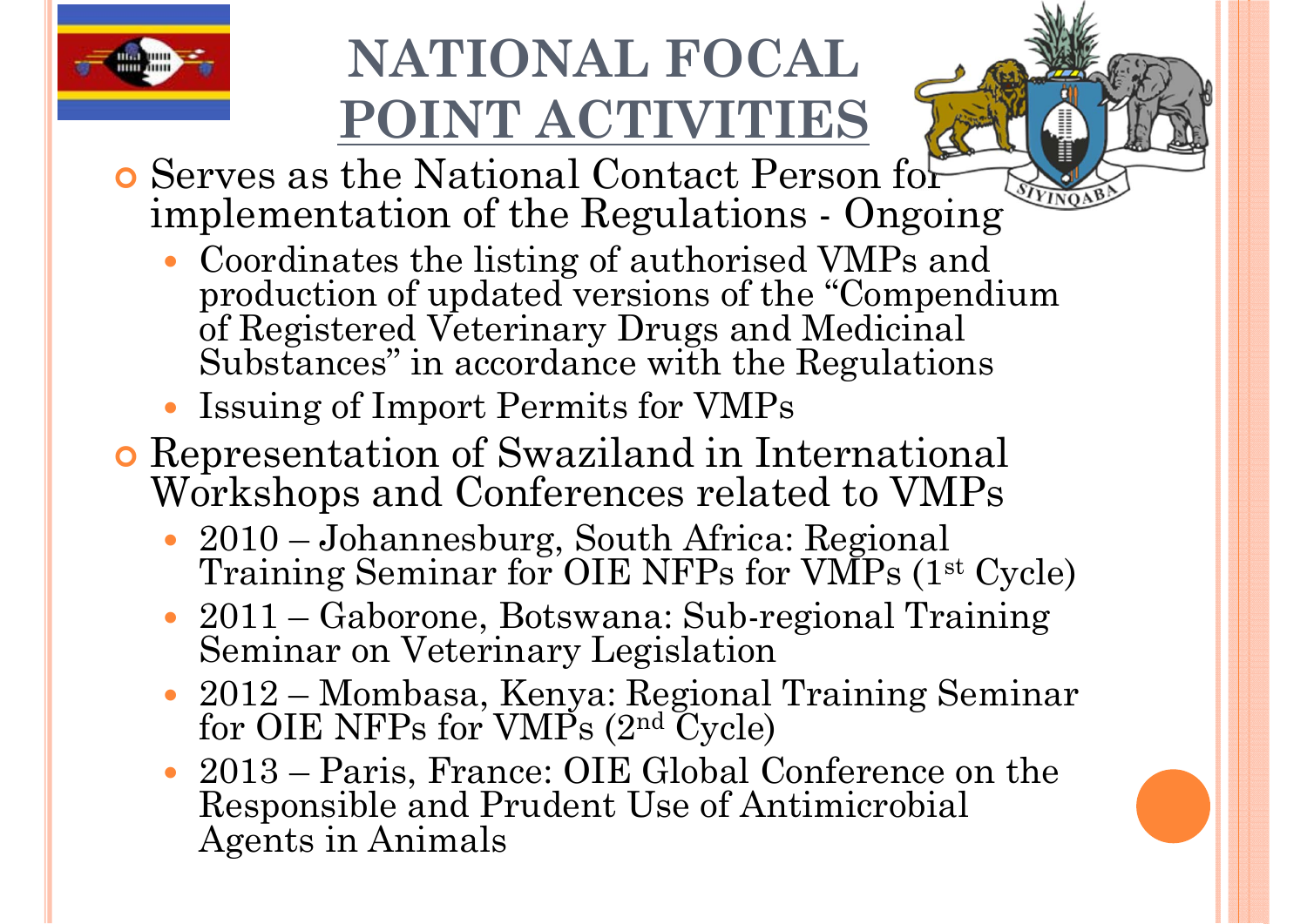



- Swaziland Representations Cont.
	- 2013 Maputo, Mozambique: OIE Regional Seminar for the OIE NFPs for VMPs (3rd Cycle)
	- 2015 Entebbe, Uganda: OIE Regional Training Seminar for the OIE NFPs for VMPs (4th Cycle)
	- 2017 Harare, Zimbabwe: WHO Workshop on Antimicrobial Resistance
	- 2017 Johannesburg, South Africa: OIE GALVmed Stakeholder Workshop on the Harmonization of the Registration of Veterinary Medicinal Products in the SADC Region
	- 2017 Nairobi, Kenya: Global Animal Health Workshop 2017; "Good Regulatory Practice for the Marketing Authorization of Veterinary Products in an African Context"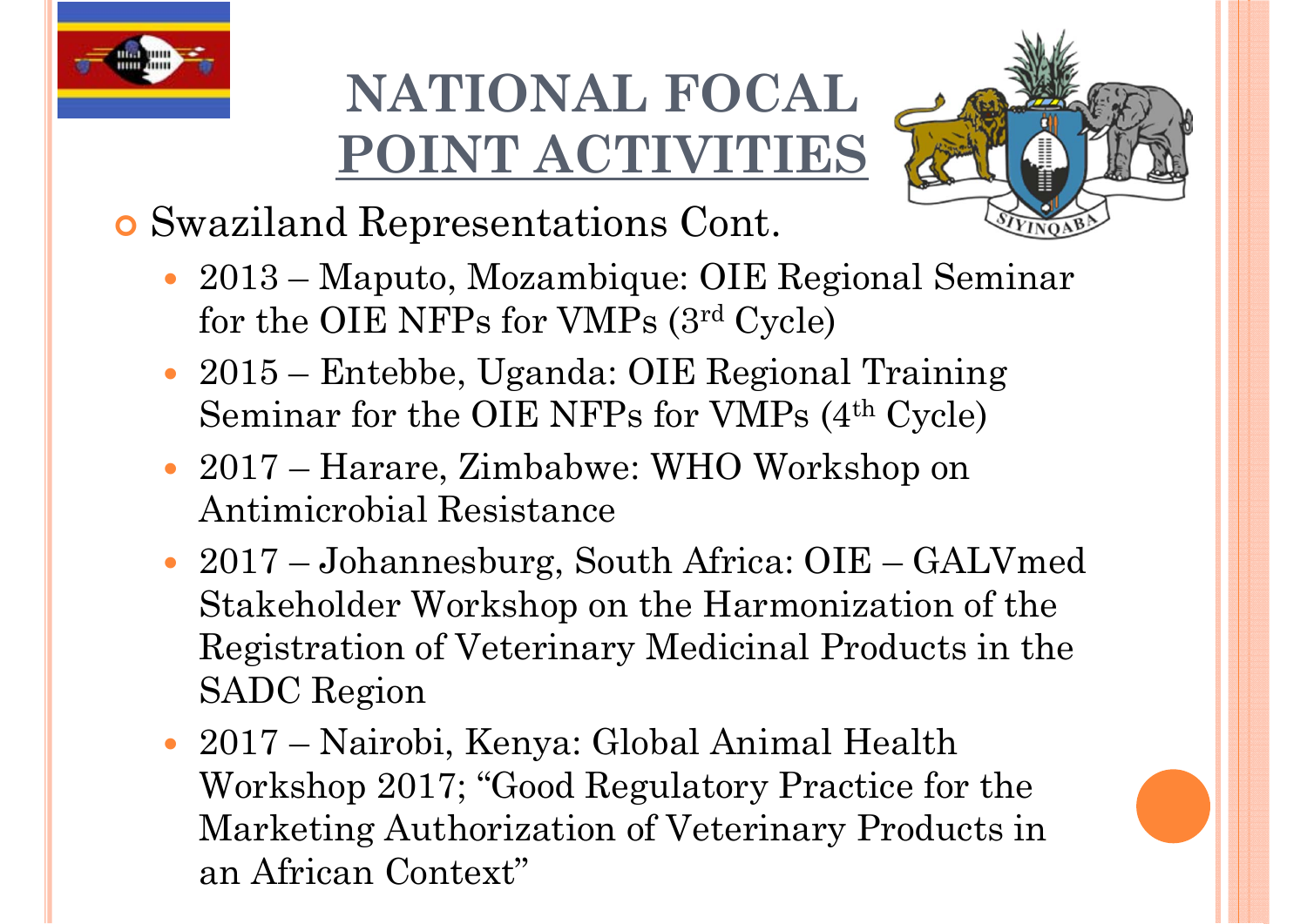



- Coordination of Country Responses to OIE Other International VMP Related Questionnaires
	- 2012 Monitoring of Quantities of Antimicrobials Questionnaire
	- 2014 OIE Survey on Stability Testing
	- Annual National Antimicrobial Usage Questionnaire: 2015/2016/2017
	- 2016 Joint WHO/OIE/FAO National Self Assessment on Country Progress on AMR
	- 2017 OIE Evaluation on Progress made on AMR Containment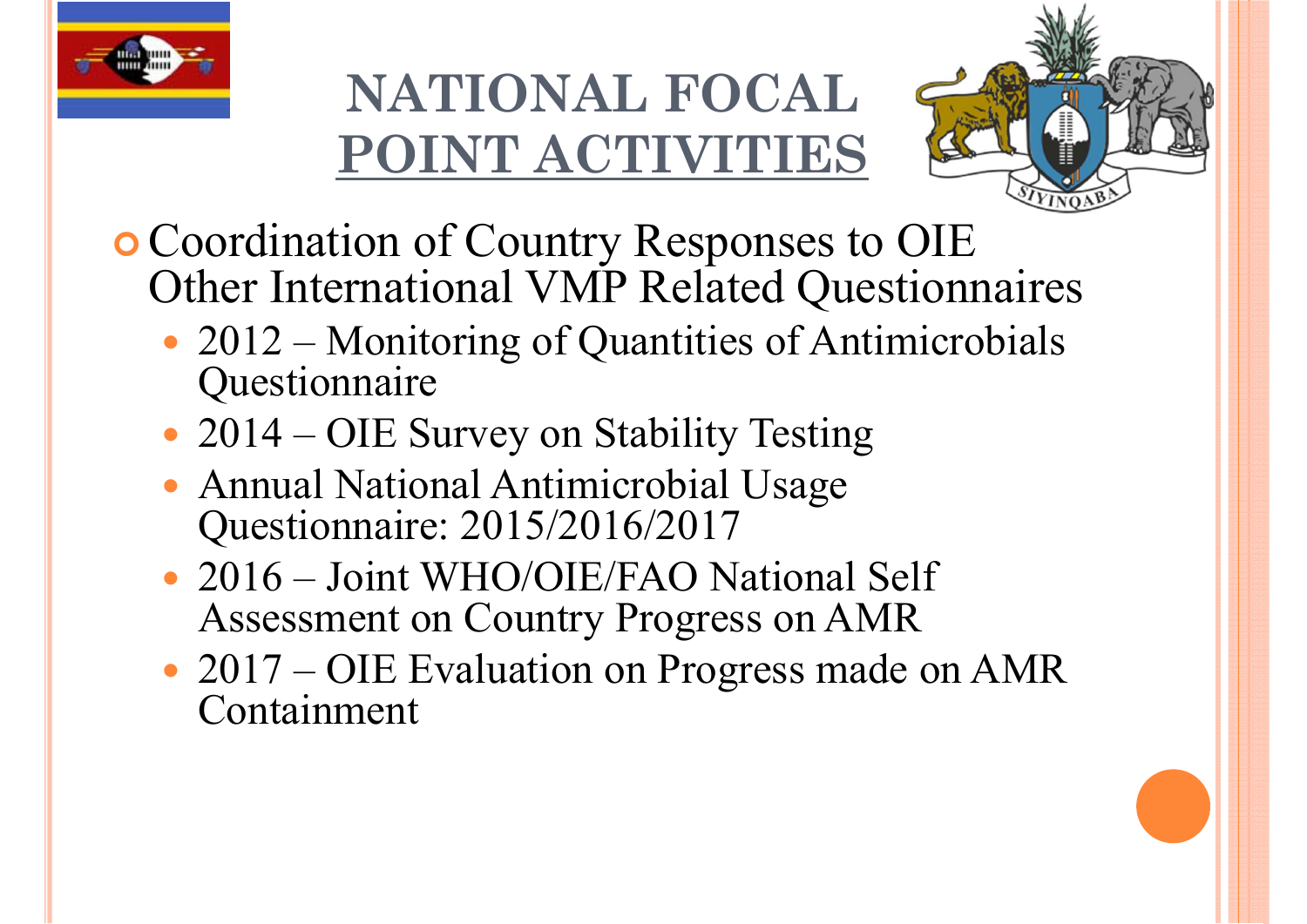



- Antimicrobial Resistance Related Activities
	- Collection and compilation of National Antimicrobial Usage/Sales Data for submission to the OIE for the Global Database  $-2015$  to date
	- Co-chairperson for the National Antimicrobial Containment Committee – Drafting of the National AMR Strategy & other activities
		- Stakeholder Consultation and sensitization on AMR during drafting of AMR Strategy
	- Lecturing Veterinary Assistant Students Pharmacology and AMR – 2014 to 2015 Antimicrobial Resistance – 2017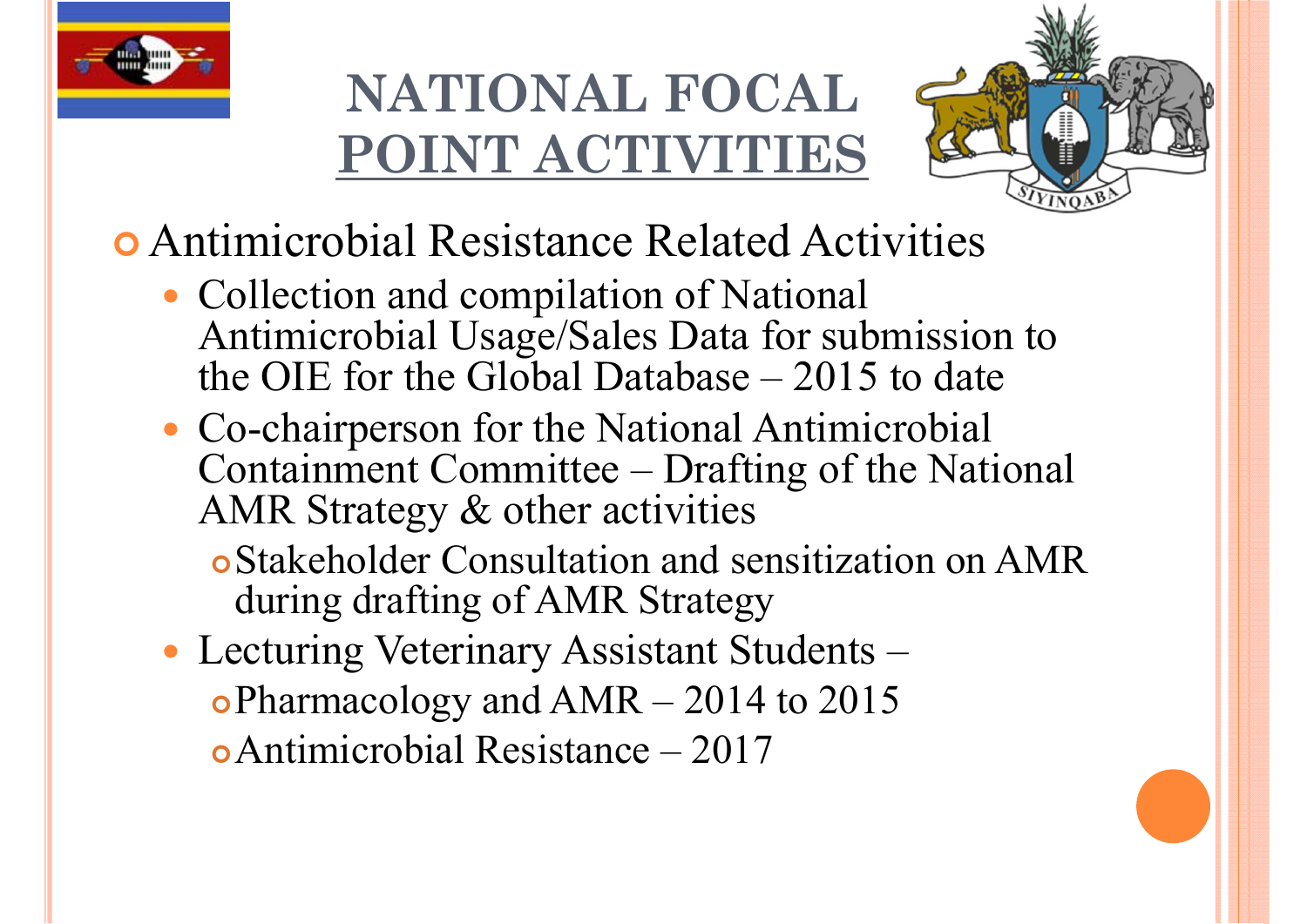



**#AntihinticResistance WORLD ANTIBIOTIC AWARENESS WEEK** 

Antimicrobial Awareness Week Activities

- 2015 Presentation on the Prudent and Responsible Use of Antimicrobials / Antimicrobial Stewardship at the Swaziland Veterinary Association's Annual General Conference
- 2017 Hosted two National Radio Programs together with Ministry of Health on Public Awareness and Sensitization on AMR issues – Live interactive listener phone-in program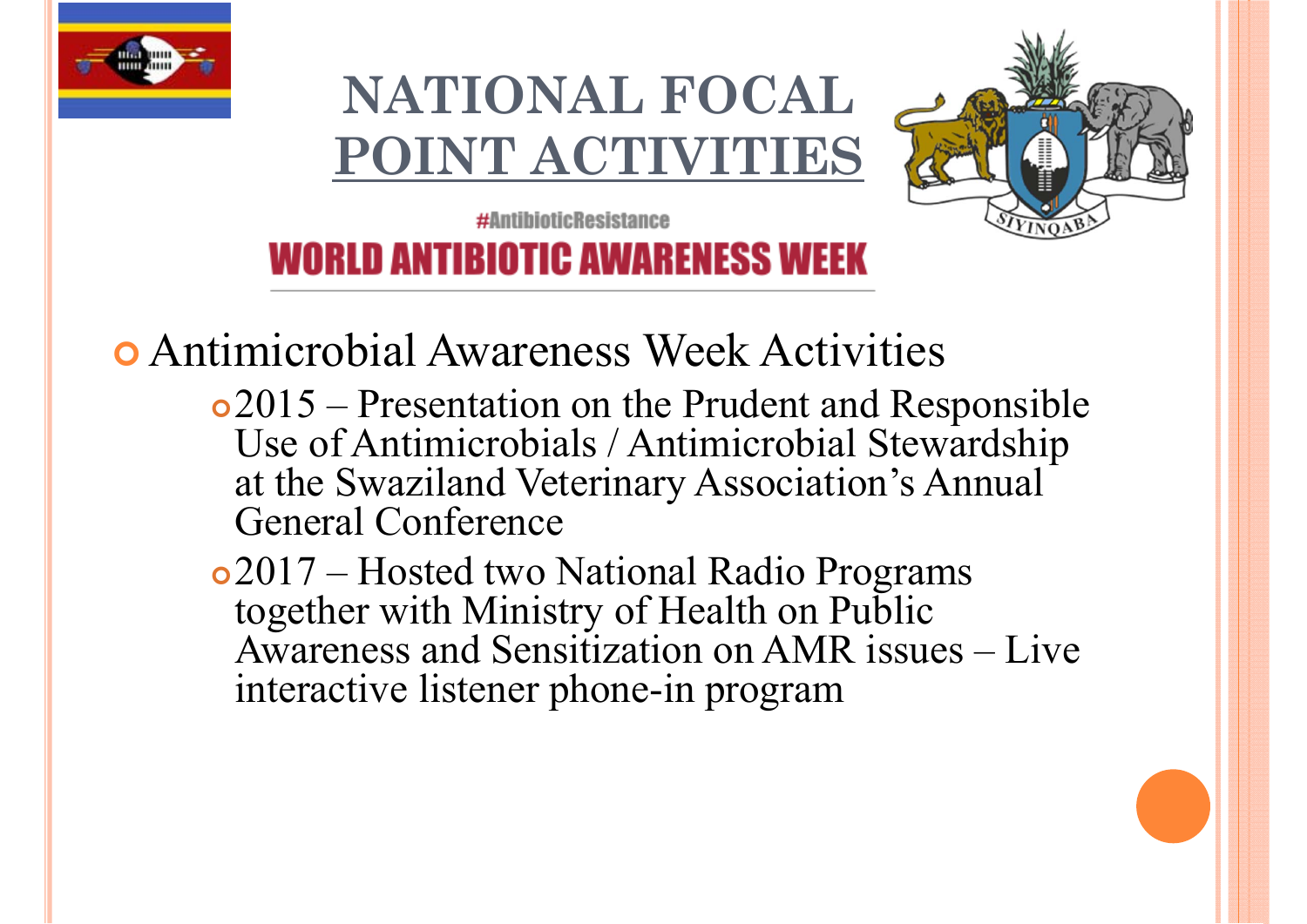



- **o** Other Related National Committee Activities
	- 2011 to 2013 Served as a member of a Project Management Unit for an FAO Technical Cooperation Project for Safeguarding and Disposal of Obsolete **Pesticides**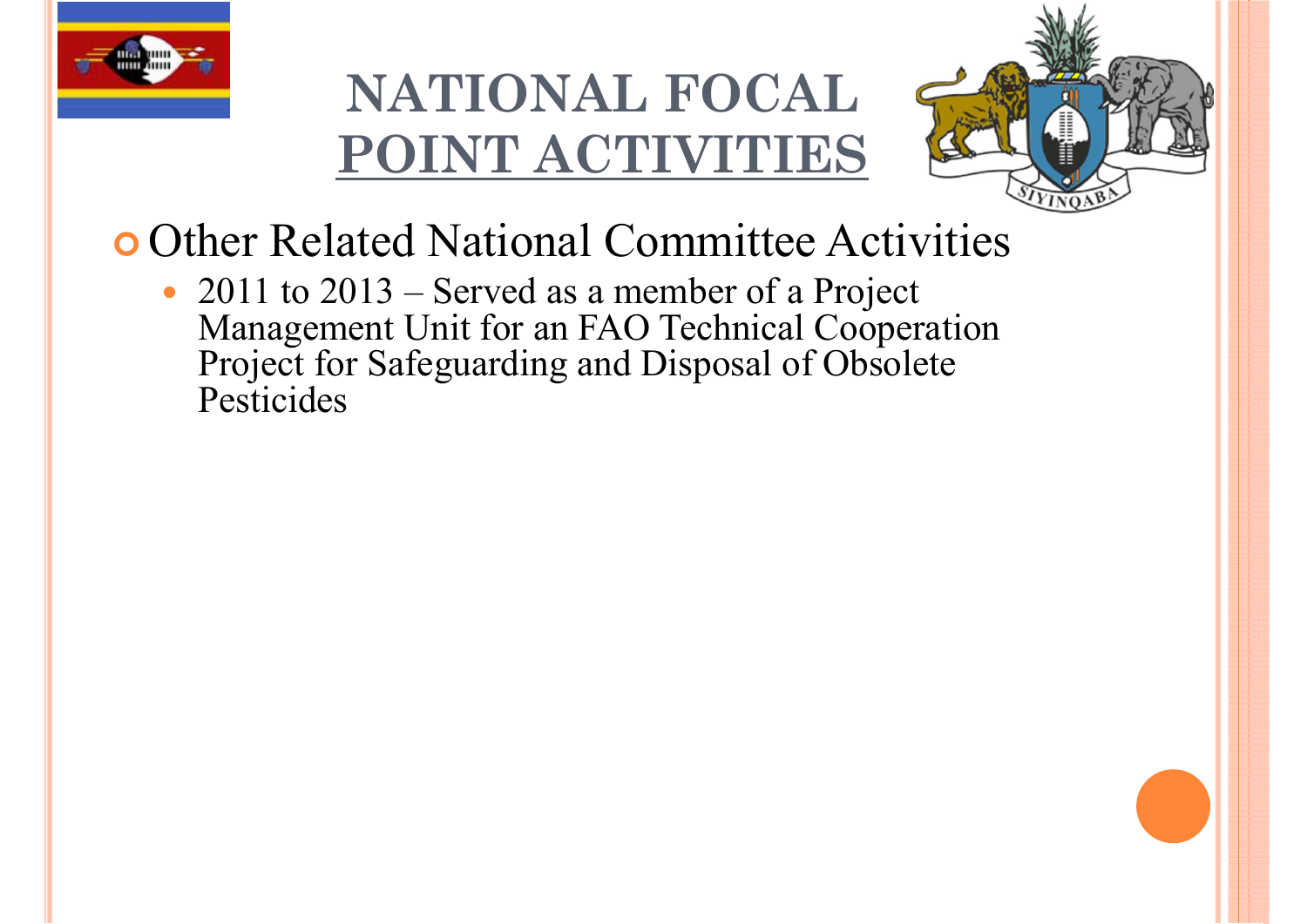#### AMR CONTAINMENT COMMITTEE -STAKEHOLDER CONSULTATION